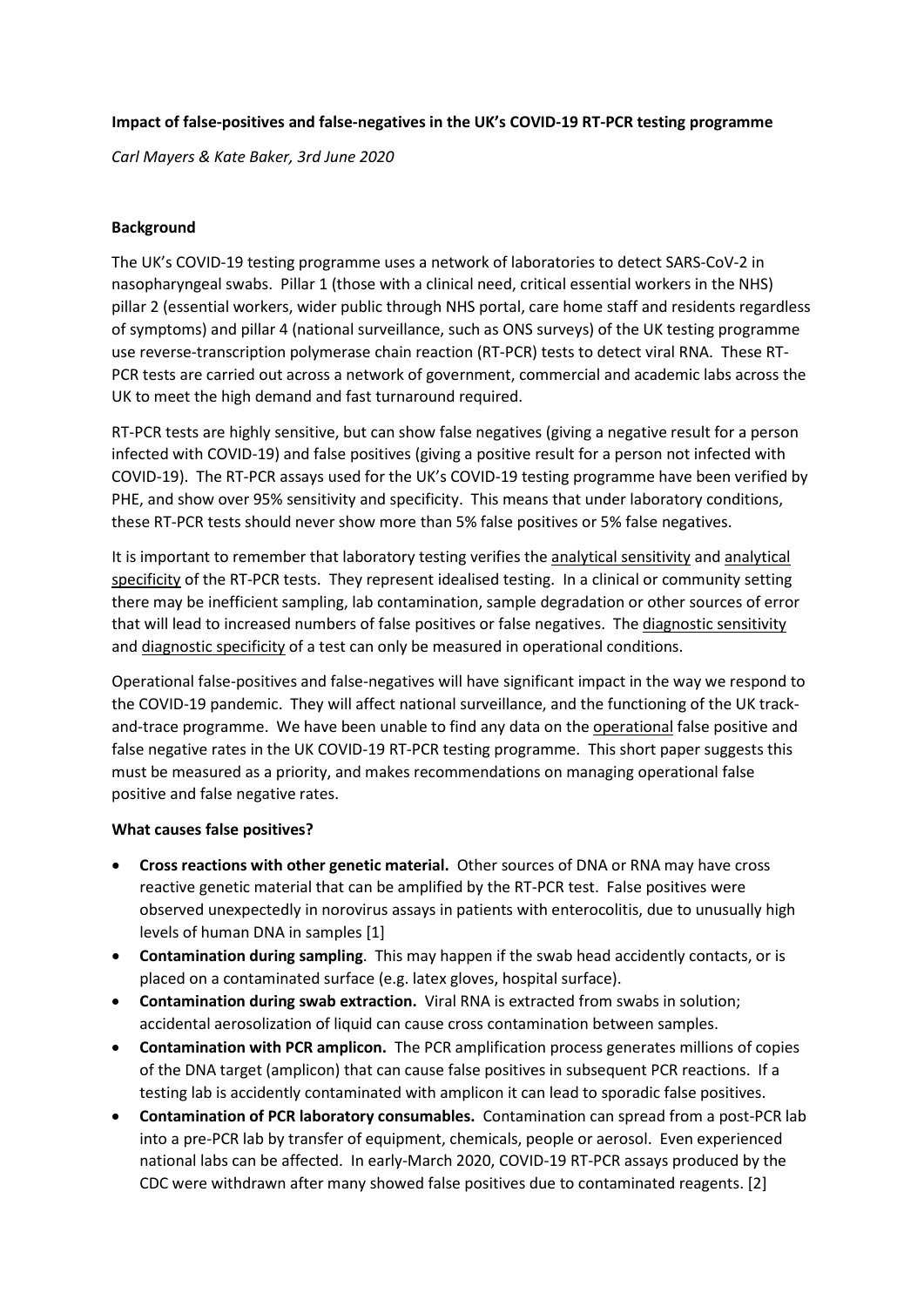### **What is the UK operational false positive rate?**

The UK operational false positive rate is unknown. There are no published studies on the operational false positive rate of any national COVID-19 testing programme.

An attempt has been made to estimate the likely false-positive rate of national COVID-19 testing programmes by examining data from published external quality assessments (EQAs) for RT-PCR assays for other RNA viruses carried out between 2004-2019 [7]. Results of 43 EQAs were examined, giving a median false positive rate of 2.3% (interquartile range 0.8-4.0%).

## **Why are false positives a problem?**

DHSC figures [3] show that 100,664 tests were carried out on 31 May 2020 (Pillar 1 and 2 RT-PCR tests). 1,570 of those tests were positive for SARS-CoV-2 (1.6%). The majority of people tested on that day did not have SARS-CoV-2 (98.4% of tests are negative). When only a small proportion of people being tested have the virus, the operational false positive rate becomes very important. Clearly the false positive rate cannot exceed 1.6% on that day, and is likely to be much lower. If the operational false positive rate was 0.4%, 400 of the 1,570 positive tests would be false positives. That would represent 400 people being isolated when they are well, and much wasted effort in contact tracing. It is possible that a proportion of infections that we currently view as asymptomatic may in fact be due to these false positives.

Unless we understand the operational false positive rate of the UK's RT-PCR testing system we risk overestimating the COVID-19 incidence, the demand on track and trace, and the extent of asymptomatic infection.

### **What causes false negatives?**

- **Poor sampling technique.** Nasopharyngeal sampling is invasive and can feel unpleasant. It may be less effective when carried out unsupervised, so the false negative rate may increase as sampling at home becomes more common.
- **Sample degradation.** Samples may degrade when stored or while being transported.
- **Sampling too early.** Viral shedding from individuals peaks just before, or at the onset of symptoms [4,5]. If samples are taken early in infection (1-4 days after infection) they have an increased false negative rate.
- **Sampling too late.** Viral shedding declines after symptoms have peaked [6]. Samples taken at this stage of infection will show an increased false negative rate.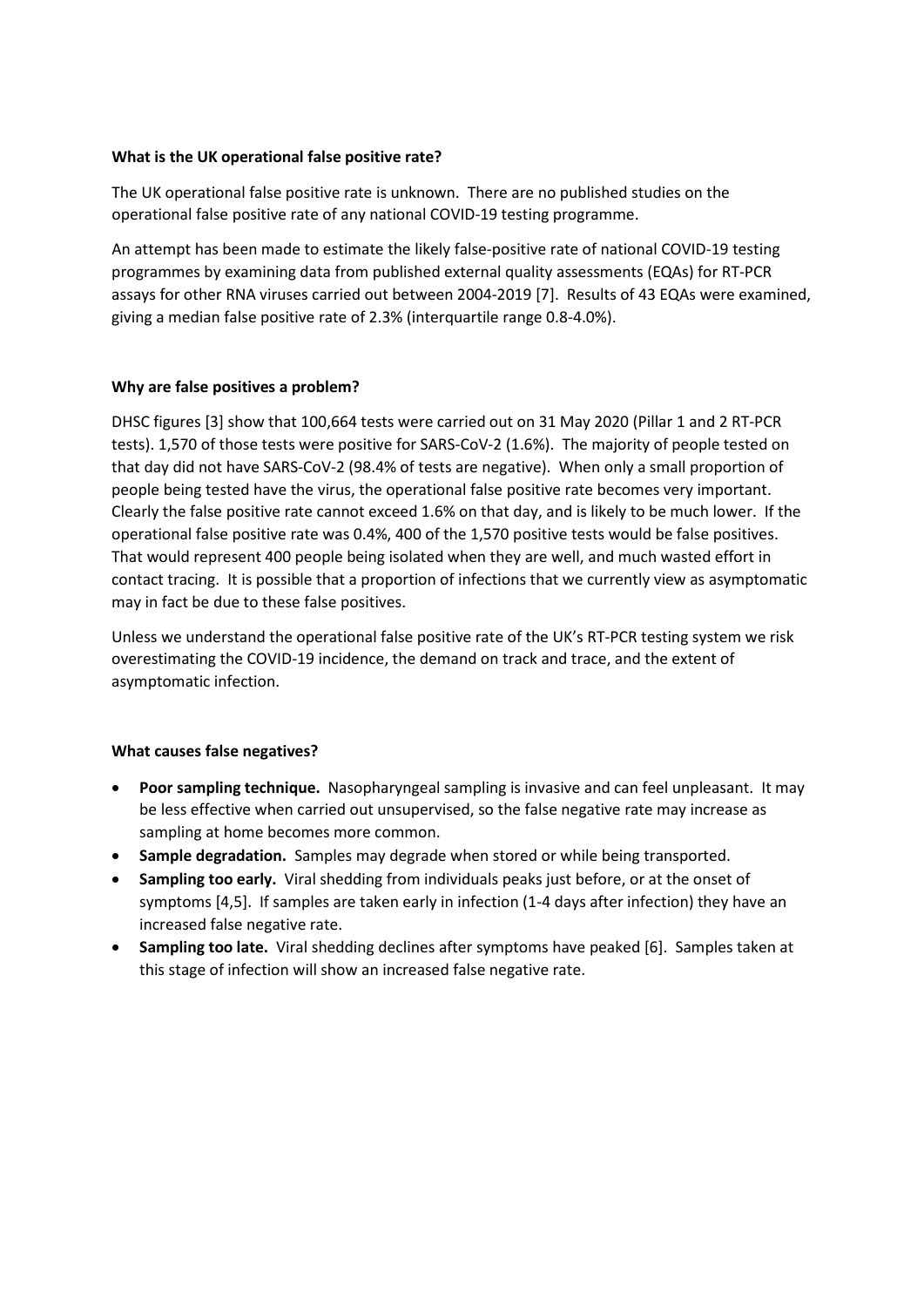#### **What is the UK operational false negative rate?**

The UK operational false negative rate is unknown.

A recent study [6] combined results from seven studies (>1300 swab test results associated with time of disease onset) to create a model of the false negative rate for SARS-CoV-2 RT-PCR assays against time since infection. Their model suggested that in the first four days of infection (presymptomatic phase) the probability of a false negative in an infected person decreased from 100% on day 1 (i.e. a false negative was certain) to 67% on day 4. It then decreased to 38% on day 5 (day of symptom onset) to a minimum of 20% on day 8 of infection (i.e. one in five people still give a false negative result despite having experienced three days of COVID-19 symptoms). The false negative rate then increased from day 9 (21%) to day 21 (66%). Point estimates and confidence intervals are shown in Figure 1 [taken from 6].



**Figure 1. RT-PCR false negatives by days since exposure [From 6].** The upper chart shows the probability (out of 1, vertical axis) against days since infection/exposure (horizontal axis). The dashed vertical line at day 5 indicates the typical time of symptom onset. For each day, an estimate (solid dot) and 95% confidence interval (error bars) are shown. The upper chart shows the probability that a COVID19-infected individual would test negative by RT-PCR when sampled on that day. The lower chart is an extra analysis showing the probability that an individual who had an absolute chance of 11% of being infected (e.g. lives in the household of a COVID19 patient) would be infected, given that they have tested negative by RT-PCR. This indicates that the chance of confirming a lack of infection is maximised at days 5 – 7 post contact, and that there is less value in testing before then.

#### **Why are false negatives a problem?**

The false negative rate changes over the course of infection, and this will be further reduced by poor sampling technique and sample degradation. This will lead to an underestimate of incidence. False negatives will also allow an asymptomatic or paucisymptomatic patient to be released from quarantine to infect other people and propagate the epidemic. They represent a missed opportunity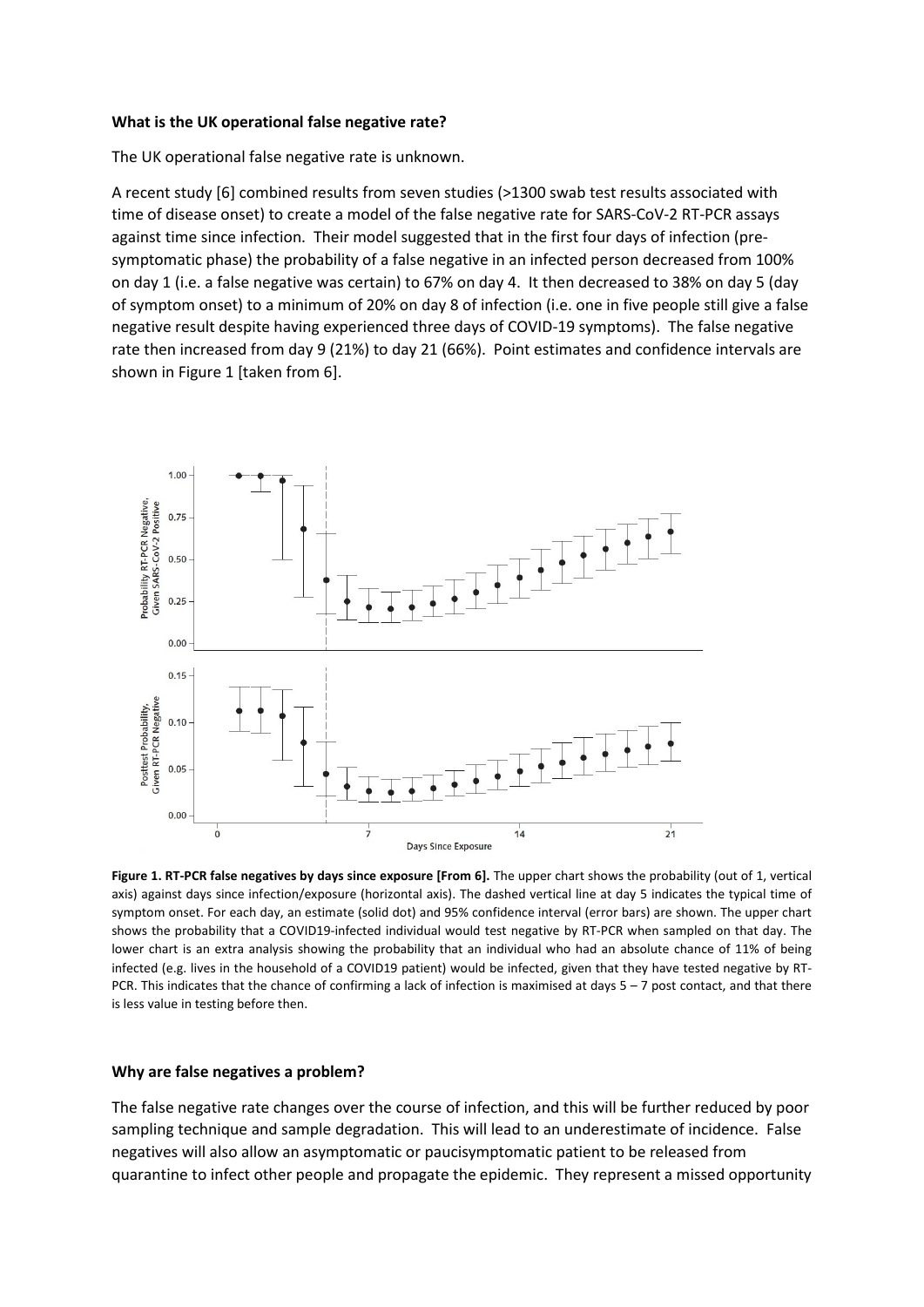for control in the test and trace programme, and would remain as a source of infection in a care home or hospital. The impact of false negatives is greatest when the absolute risk of infection is high (e.g. close contact with a known case) and where identifying and isolating infectious individuals is critical, especially where negative tests will be used as a 'release' mechanism (e.g. returning to work, entering social care from hospital, release from quarantine).

### **Recommendations**

- 1) An External Quality Assessment (EQA) must be carried out for the UK National COVID-19 RT-PCR testing programme. This would introduce known positive and known negative samples into the testing programme. Samples would be submitted blindly, to ensure they follow an identical process as operational samples. This would provide a national estimate for the operational false positive and false negative rates. This could be carried out quickly, and at relatively low cost.
- 2) A continual rolling EQA (a low volume of blind samples submitted every day) should be used to monitor performance of labs across the UK COVID-19 RT-PCR testing network. Labs with higher false positive and false negative rates would be alerted, and could improve their performance.
- 3) Negative testing as a release mechanism (e.g. return to work, discharge from healthcare or isolation) should be used with extreme caution. Current ECDC guidance for high risk contacts is to quarantine for 14 days where possible, even when a contact has tested negative [9]
- 4) Where negative RT-PCR testing is used as a release mechanism, two negative tests, 24 hours apart, should be evaluated to reduce the risk from false negative tests. This approach is taken in China, Italy, and Singapore, and is recommended by the CDC [10] and ECDC [11].
- 5) COG-UK should continue to monitor the genome of SARS-CoV-2 lineages to monitor mutations that occur around PCR primer binding sites that could lead to false negative tests in future.
- 6) Studies evaluating the benefits of RT-PCR testing of case contacts within the track and trace programme should consider false negative and false positive rates. There will be much less value in testing before day 5 after contact, due to the high false negative rates early in infection.
- 7) Methods of sampling should be clearly communicated to home samplers. Sampling recommendations were recently (22 May 2020) updated by the CDC [12] and are reviewed by NERVTAG.
- 8) Additional diagnostic methods could be considered to compensate for the limited window of reliable performance of RT-PCR for SARS-CoV-2. Early antibody testing has the potential to add benefit. PHE recently validated a commercial antibody assay that appears to work in the early stages of infection [8]